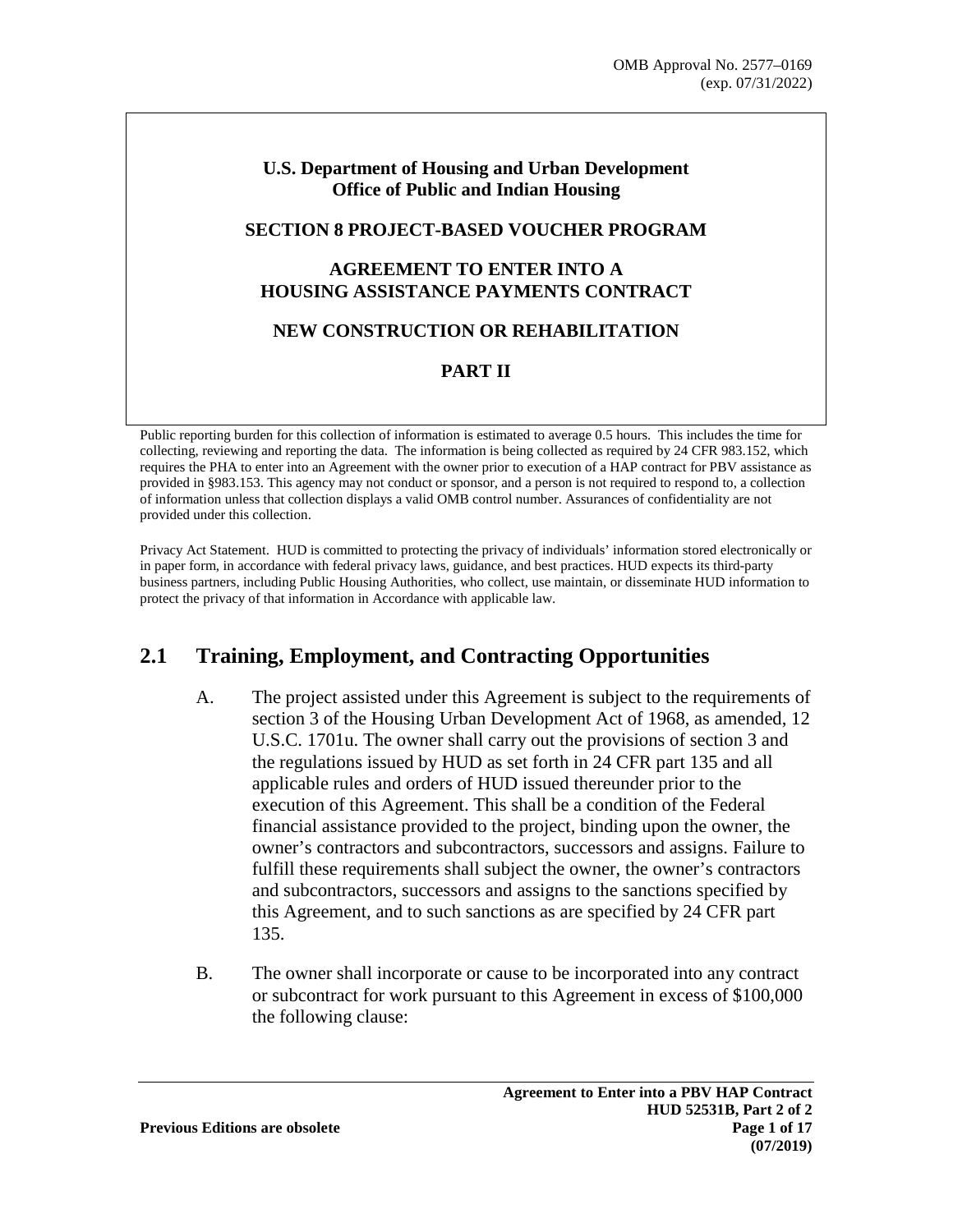- 1. The work to be performed under this contract is subject to the requirements of section 3 of the Housing Urban Development Act of 1968, as amended, 12 U.S.C. 1701u. The purpose of section 3 is to ensure that employment and other economic opportunities generated by HUD assistance or HUD-assisted projects covered by section 3 shall, to the greatest extent feasible, be directed to lowand very low-income persons, particularly persons who are recipients of HUD assistance for housing.
- 2. The parties to this Agreement agree to comply with HUD's regulations in 24 CFR part 135, which implement section 3. As evidenced by their execution of this Agreement, the parties to this Agreement certify that they are under no contractual or other impediment that would prevent them from complying with the part 135 regulations.
- 3. The contractor agrees to send to each labor organization or representative of workers with which the contractor has a collective bargaining agreement or other understanding, if any, a notice advising the labor organization or workers' representative of the contractor's commitments under this section 3 clause, and will post copies of the notice in conspicuous places at the work site where both employees and applicants for training and employment positions can see the notice. The notice shall describe the section 3 preference, and shall set forth minimum number and job titles subject to hire, availability of apprenticeship and training positions, the qualifications for each; the name and location of the person(s) taking applications for each of the positions; and the anticipated date the work shall begin.
- 4. The contractor agrees to include this section 3 clause in every subcontract subject to compliance with regulations in 24 CFR part 135, and agrees to take appropriate action, as provided in an applicable provision of the subcontract or in this section 3 clause, upon a finding that the subcontractor is in violation of the regulations in 24 CFR part 135. The contractor will not subcontract with any subcontractor where the contractor has notice or knowledge that the subcontractor has been found in violation of the regulations in 24 CFR part 135.
- 5. The contractor will certify that any vacant employment positions, including training positions, that are filled (1) after the contractor is selected but before the contract is executed, and (2) with persons other than those to whom the regulations of 24 CFR part 135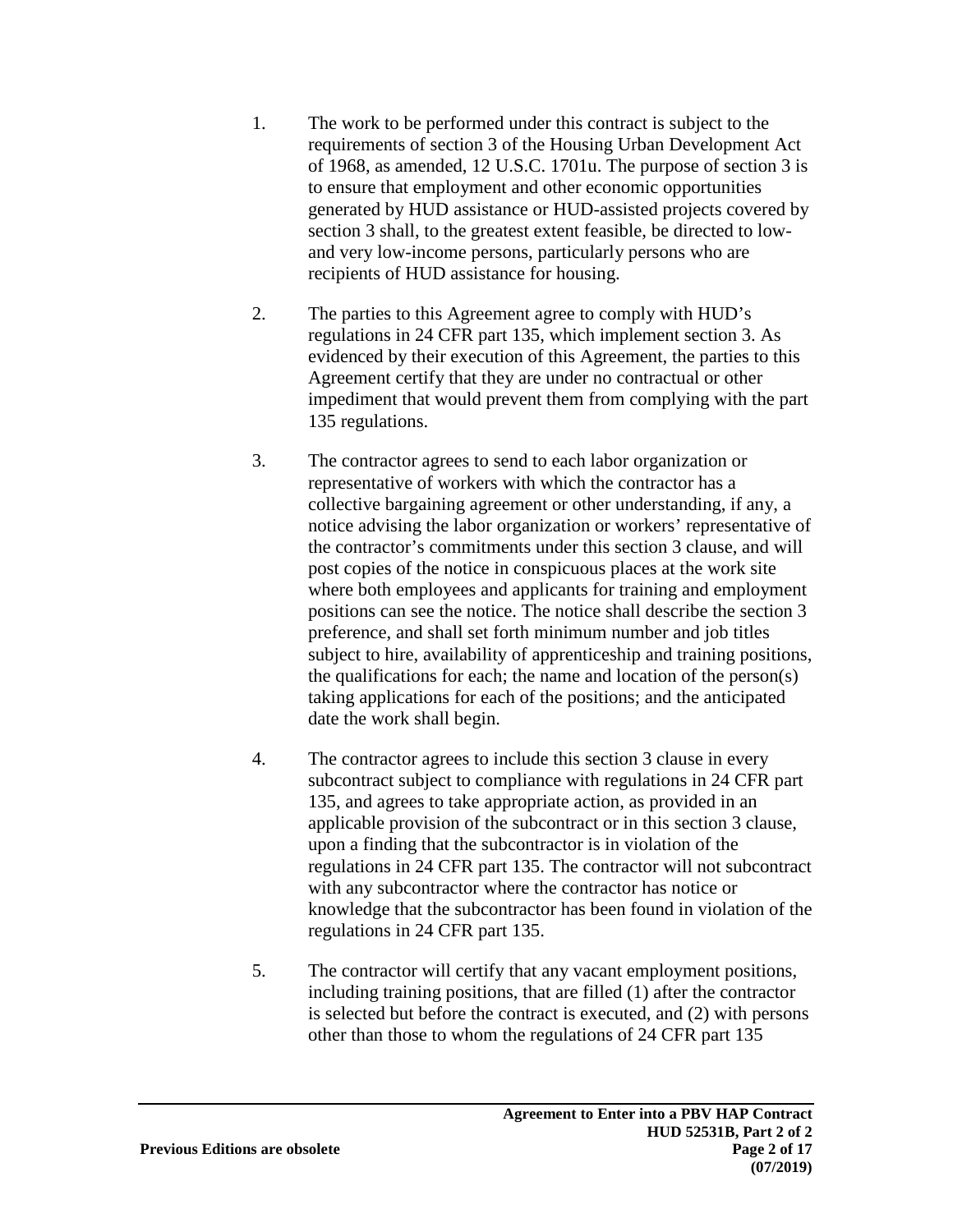require employment opportunities to be directed, were not filled to circumvent the contractor's obligations under 24 CFR part 135.

- 6. Pursuant to 24 CFR §135.90, recipients of HUD financial assistance that is subject to Part 135 requirements, are required to submit Section 3 Annual Reports on Form HUD-60002 to the Office of Fair Housing and Equal Opportunity (FHEO). This form must be submitted electronically and can be found at [www.hud.gov/section3](http://www.hud.gov/section3).
- 7. Noncompliance with HUD's regulations in 24 CFR part 135 may result in sanctions, termination of this Agreement for default, and debarment or suspension from future HUD assisted contracts.
- 8. With respect to work performed in connection with section 3 covered Indian housing assistance, section 7(b) of the Indian Self-Determination and Education Assistance Act (25 U.S.C. 405e) also applies to the work to be performed under this contract. Section 7(b) requires that to the greatest extent feasible: (i) preference and opportunities for training and employment shall be given to Indians, and (ii) preference in the award of contracts and subcontracts shall be given to Indian organizations and Indianowned Economic Enterprise. Parties to this contract that are subject to the provisions of section 3 and section 7(b) agree to comply with section 3 to the maximum extent feasible, but not in derogation of compliance with section 7(b).

# **2.2 Equal Employment Opportunity**

A. The owner shall incorporate or cause to be incorporated into any contract in excess of \$10,000 for construction work, or modification thereof, as defined in the regulations of the Secretary of Labor at 41 CFR chapter 60, which is to be performed pursuant to this Agreement, the following nondiscrimination clause:

During the performance of this contract, the contractor agrees as follows:

1. The contractor will not discriminate against any employee or applicant for employment because of race, color, creed, religion, sex, or national origin. The contractor will take affirmative action to ensure that applicants are employed, and that employees are treated during employment, without regard to their race, color, religion, creed, sex, or national origin. Such action shall include, but not be limited to, the following: employment, upgrading, demotion, or transfer; recruitment or recruitment advertising;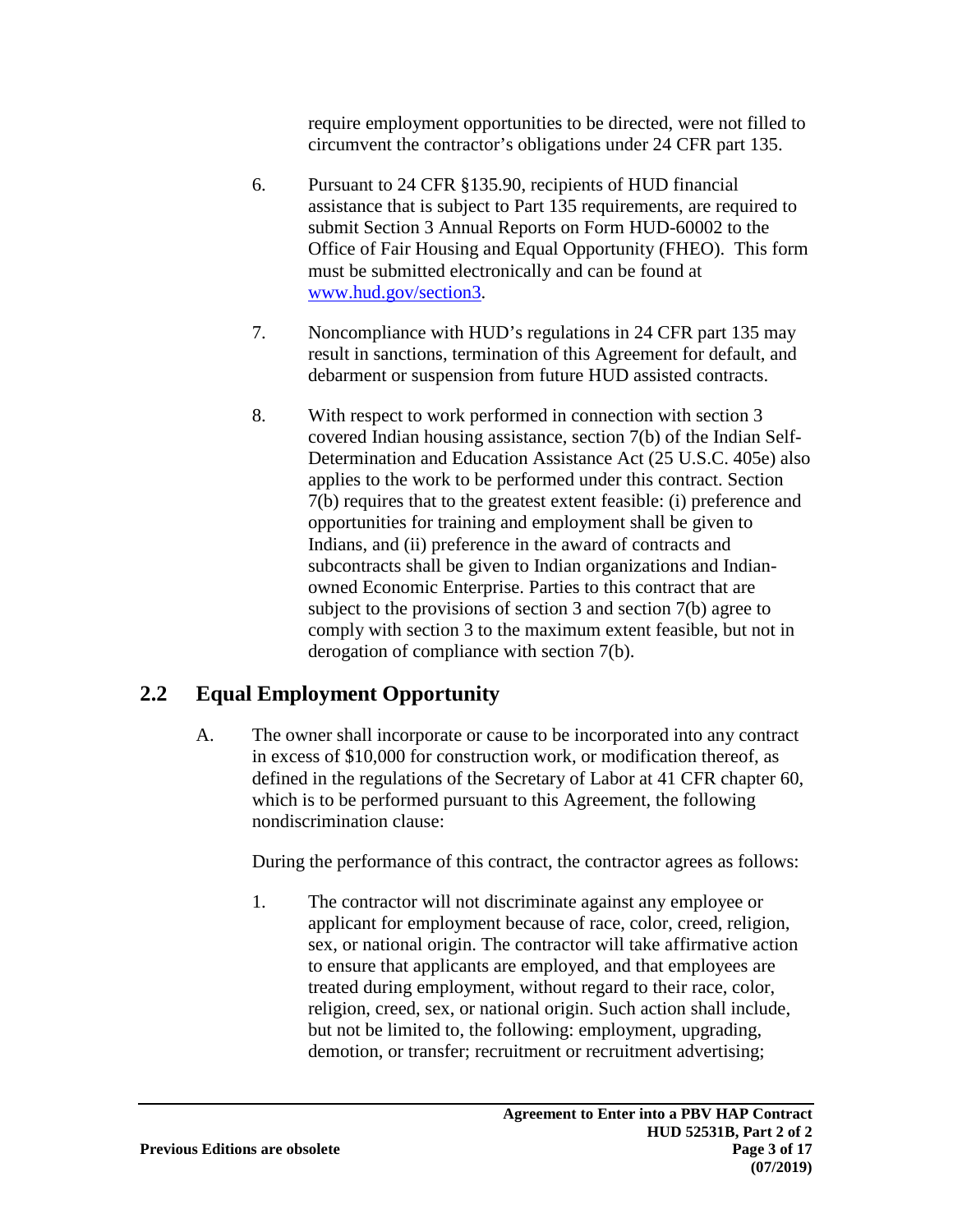layoffs or termination; rates of pay or other forms of compensation; and selection for training, including apprenticeship. The contractor agrees to post in conspicuous places, available to employees and applicants for employment, notices to be provided by the contracting officer setting forth the provisions of this nondiscrimination clause.

- 2. The contractor will, in all solicitations or advertisements for employees placed by or on behalf of the contractor, state that all qualified applicants will receive consideration for employment without regard to race, color, religion, creed, sex, or national origin.
- 3. The contractor will send to each labor union or representative of workers with which the contractor has a collective bargaining agreement or other contract or understanding, a notice to be provided by or at the direction of the Government advising the labor union or workers representative of the contractor's commitments under this section, and shall post copies of the notice in conspicuous places available to employees and applicants for employment.
- 4. The contractor of will comply with all provisions of Executive Order No. 11246 of September 24, 1965, and with the rules, regulations, and relevant orders of the Secretary of Labor.
- 5. The contractor will furnish all information and reports required by Executive Order No. 11246 of September 24, 1965, and by the rules, regulations, and orders of the Secretary of Labor, or pursuant thereto, and will permit access to its books, records, and accounts by HUD and the Secretary of Labor for purposes of investigation to ascertain compliance with such rules, regulations and orders.
- 6. In the event of the contractor's noncompliance with the nondiscrimination clauses of this contract or with any of the rules, regulations, or orders, the contract may be canceled, terminated, or suspended in whole or in part and the contractor may be declared ineligible for further contracts in accordance with procedures authorized in Executive Order No. 11246 of September 24, 1965, and such other sanctions as may be imported and remedies invoked as provided in Executive Order No. 11246 of September 24, 1965, or by rule, regulation, or order of the Secretary of Labor or as otherwise provided by law.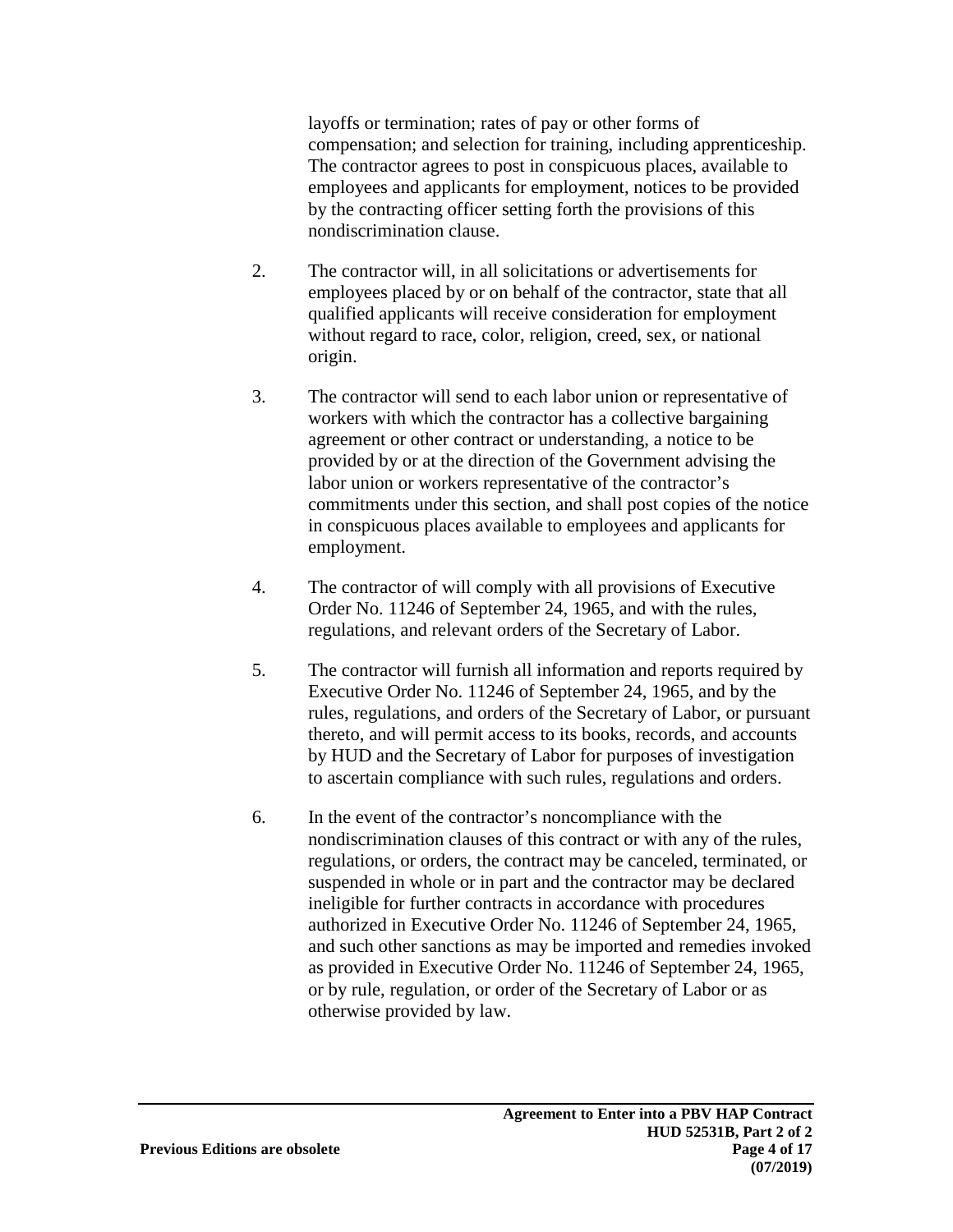- 7. The contractor will include the provisions of paragraphs (1) through (7) in every subcontract or purchase order unless exempted by the rules, regulations, or orders of the Secretary of Labor issued pursuant to section 204 of Executive Order No. 11246 of September 24, 1965, so that such provisions will be binding upon each subcontractor or vendor. The contractor will take such action with respect to any subcontract or purchase order as the Government may direct as a means of enforcing such provisions including sanctions for noncompliance; provided, however, that in the event a contractor becomes involved in, or is threatened with, litigation with a subcontractor or vendor as a result of such direction by the Government, the contractor may request the United States to enter into such litigation to protect the interest of the United States.
- B. The owner agrees to be bound by the above nondiscrimination clause with respect to his or her own employment practices when participating in federally assisted construction work.
- C. The owner agrees to assist and cooperate actively with HUD and the Secretary of Labor in obtaining the compliance of contractors and subcontractors with the nondiscrimination clause and the rules, regulations, and relevant orders of the Secretary of Labor, to furnish HUD and the Secretary of Labor such information as they may require for the supervision of such compliance, and to otherwise assist HUD in the discharge of HUD's primary responsibility for securing compliance.
- D. The owner further agrees to refrain from entering into any contract or contract modification subject to Executive Order No. 11246 of September 24, 1965, with a contractor debarred from, or who has not demonstrated eligibility for, Government contracts and federally assisted construction contracts pursuant to the Executive Order and will carry out such sanctions and penalties for violation of the nondiscrimination clause as may be imposed upon contractors and subcontractors by HUD or the Secretary of Labor pursuant to the Executive Order. In addition, if the owner fails or refuses to comply with these undertakings, HUD may take any or all of the following actions; cancel, terminate, or suspend in whole or in part this Agreement; refrain from extending any further assistance to the owner under the program with respect to which the failure or refusal occurred until satisfactory assurance of future compliance has been received from the owner, and refer the case to the Department of Justice for appropriate legal proceedings.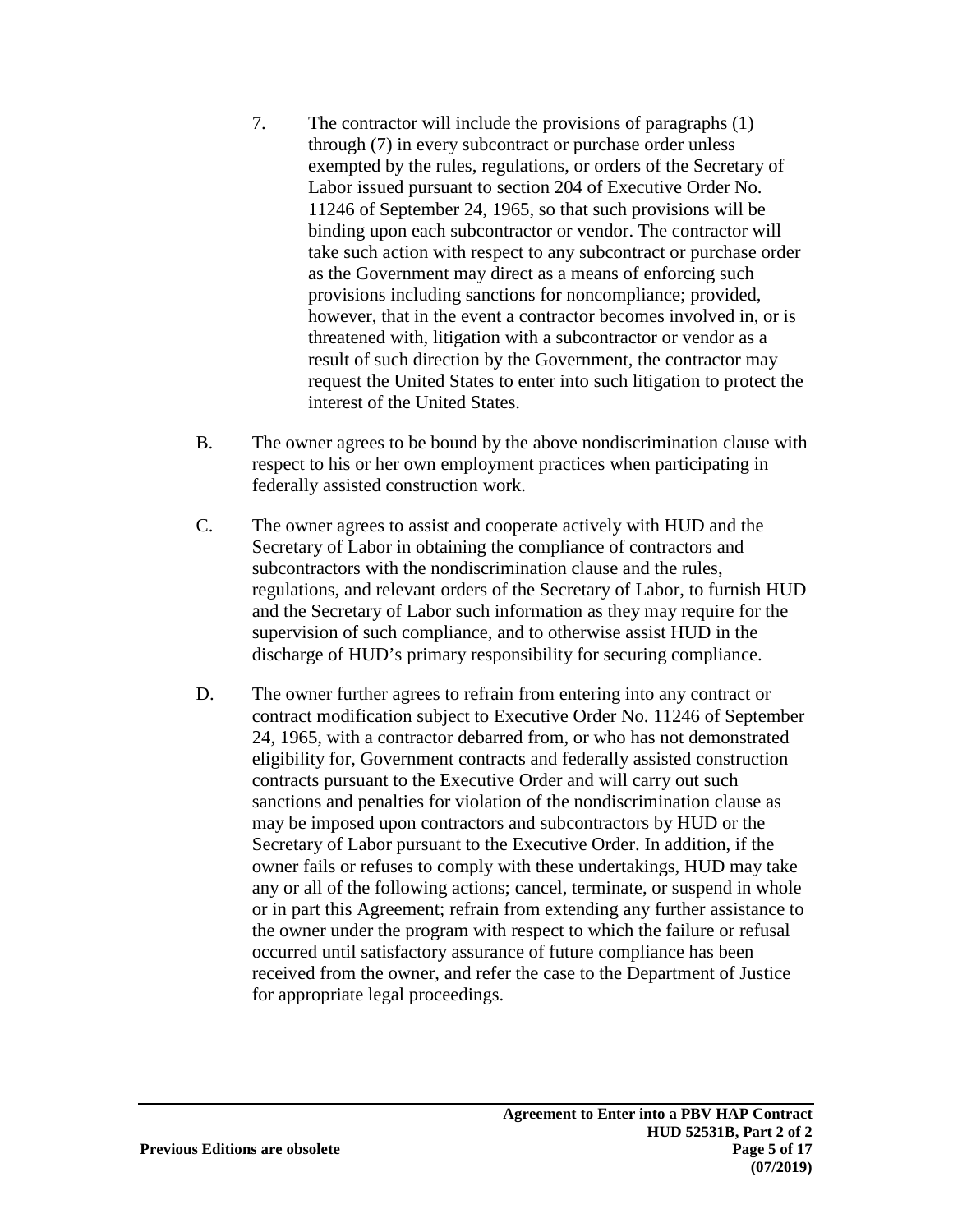### **2.3 Reserved**

### **2.4 HUD—Federal Labor Standards Provisions**

The owner is responsible for inserting the entire text of section 2.4 of this Agreement in all construction contracts and, if the owner performs any rehabilitation work on the project, the owner must comply with all provisions of section 2.4. (Note: Sections 2.4(b) and (c) apply only when the amount of the prime contract exceeds \$100,000.)

> *(a)(1) Minimum Wages. (i) All laborers and mechanics employed or working upon the site of the work (or under the United States Housing Act of 1937 or under the Housing Act of 1949 in the construction or development of the project) will be paid unconditionally and not less often than once a week, and without subsequent deduction or rebate on any account (except such payroll deductions as are permitted by regulations issued by the Secretary of Labor under the Copeland Act (29 CFR part 3)), the full amount of wages and bona fide fringe benefits (or cash equivalents thereof) due at time of payment computed at rates not less than those contained in the wage determination of the Secretary of Labor which is attached hereto and made part hereof regardless of any contractual relationship which may be alleged to exist between the contractor and such laborers and mechanics. Contributions made or costs reasonably anticipated for bona fide fringe benefits under section l(b)(2) of the Davis-Bacon Act on behalf of laborers or mechanics are considered wages paid to such laborers or mechanics, subject to the provisions of 29 CFR 5.5(a)(1)(iv); also, regular contributions made or costs incurred for more than a weekly period (but not less often than quarterly) under plans, funds, or programs, which cover the particular weekly period, are deemed to be constructively made or incurred during such weekly period.*

> *Such laborers and mechanics shall be paid the appropriate wage rate and fringe benefits on the wage determination for the classification of work actually performed, without regard to skill, except as provided in 29 CFR 5.5(a)(4). Laborers or mechanics performing work in more than one classification may be compensated at the rate specified for each classification for the time actually worked therein: Provided, That the employer's payroll records accurately set forth the time spent in each classification in which work is performed. The wage determination (including any additional classification and wage rates conformed under 29 CFR 5.5(a)(1)(ii) and the Davis-Bacon poster (WH-*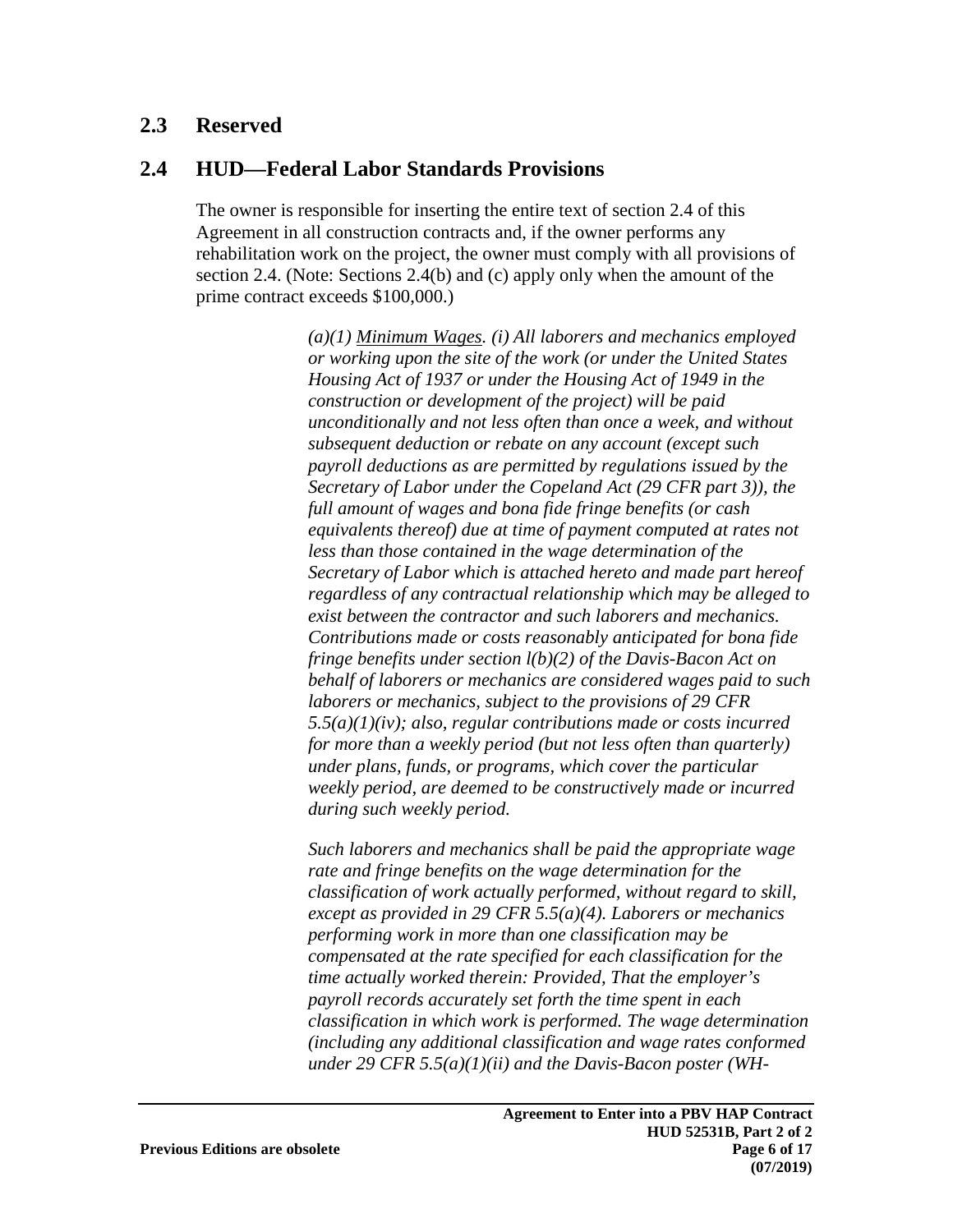*1321)) shall be posted at all times by the contractor and its subcontractors at the site of the work in a prominent and accessible place where it can be easily seen by the workers.* 

*(ii)(A) Any class of laborers or mechanics, including helpers, which is not listed in the wage determination and which is to be employed under the contract shall be classified in conformance with the wage determination. HUD shall approve an additional classification and wage rate and fringe benefits therefore only when the following criteria have been met:* 

*(1) The work to be performed by the classification requested is not performed by a classification in the wage determination;* 

*(2) The classification is utilized in the area by the construction industry; and* 

*(3) The proposed wage rate, including any bona fide fringe benefits, bears a reasonable relationship to the wage rates contained in the wage determination.* 

*(B) If the contractor and the laborers and mechanics to be employed in the classification (if known), or their representatives, and HUD or its designee agree on the classification and wage rate (including the amount designated for fringe benefits where appropriate), a report of the action taken shall be sent by HUD or its designee to the Administrator of the Wage and Hour Division, U.S. Department of Labor, Washington, D. C. 20210. The Administrator, or an authorized representative, will approve, modify, or disapprove every additional classification action within 30 days of receipt and so advise HUD or its designee or will notify HUD or its designee within the 30-day period that additional time is necessary.* 

*(C) In the event the contractor, the laborers or mechanics to be employed in the classification or their representatives, and HUD or its designee do not agree on the proposed classification and wage rate (including the amount designated for fringe benefits, where appropriate), HUD or its designee shall refer the questions, including the views of all interested parties and the recommendation of HUD or its designee, to the Administrator for determination. The Administrator, or an authorized representative, will issue a determination within 30 days of receipt and so advise HUD or its designee or will notify HUD or its designee within the 30-day period that additional time is necessary.*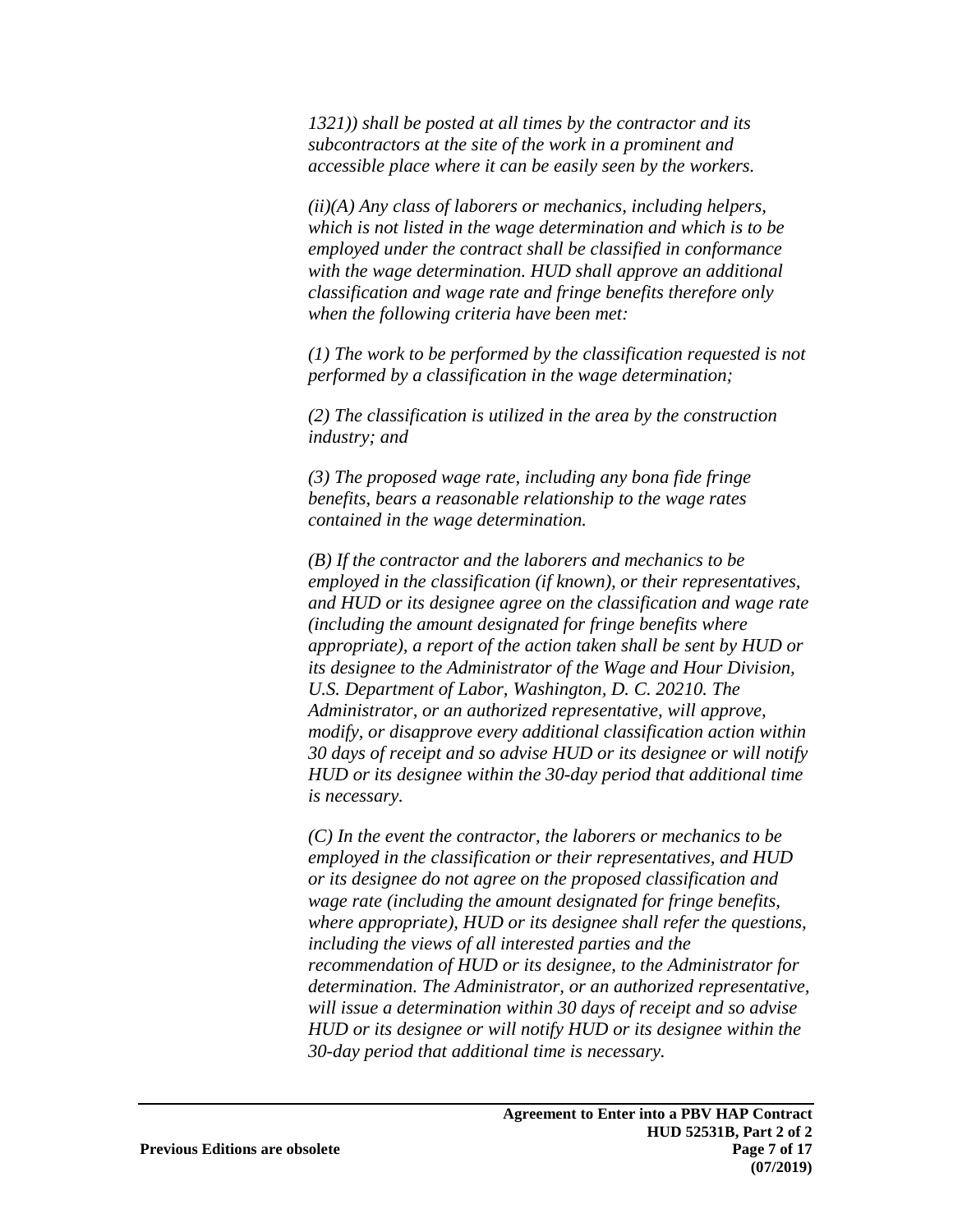*(D) The wage rate (including fringe benefits where appropriate) determined pursuant to subparagraphs (1)(B) or (C) of this paragraph, shall be paid to all workers performing work in the classification under this contract from the first day on which work is performed in the classification.* 

*(iii) Whenever the minimum wage rate prescribed in the contract for a class of laborers or mechanics includes a fringe benefit which is not expressed as an hourly rate, the contractor shall either pay the benefit as stated in the wage determinations or shall pay another bona fide fringe benefit or an hourly cash equivalent thereof.* 

*(iv) If the contractor does not make payments to a trustee or other third person, the contractor may consider as part of the wages of any laborer or mechanic the amount of any costs reasonably anticipated in providing bona fide fringe benefits under a plan or program: Provided, That the Secretary of Labor has found, upon the written request of the contractor, that the applicable standards of the Davis-Bacon Act have been met. The Secretary of Labor may require the contractor to set aside in a separate account assets for the meeting of obligations under the plan or program.* 

*(2) Withholding. HUD or its designee shall upon its own action or upon written request of an authorized representative of the Department of Labor withhold or cause to be withheld from the contractors under this contract or any other Federal contract with the same prime contractor, or any other Federally-assisted contract subject to Davis-Bacon prevailing wage requirements, which is held by the same prime contractor so much of the accrued payments or advances as may be considered necessary to pay laborers and mechanics, including apprentices, trainees and helpers, employed by the contractor or any subcontractor the full amount of wages required by the contract. In the event of failure to pay any laborer or mechanic, including any apprentice, trainee or helper, employed or working on the site of the work (or under the United States Housing Act of 1937 or under the Housing Act of 1949 in the construction or development of the project), all or part of the wages required by the contract, HUD or its designee may, after written notice to the contractor, sponsor, applicant, or owner, take such action as may be necessary to cause the suspension of any further payment, advance, or guarantee of funds until such violations have ceased. HUD or its designee may, after written notice to the contractor, disburse such amounts withheld for and*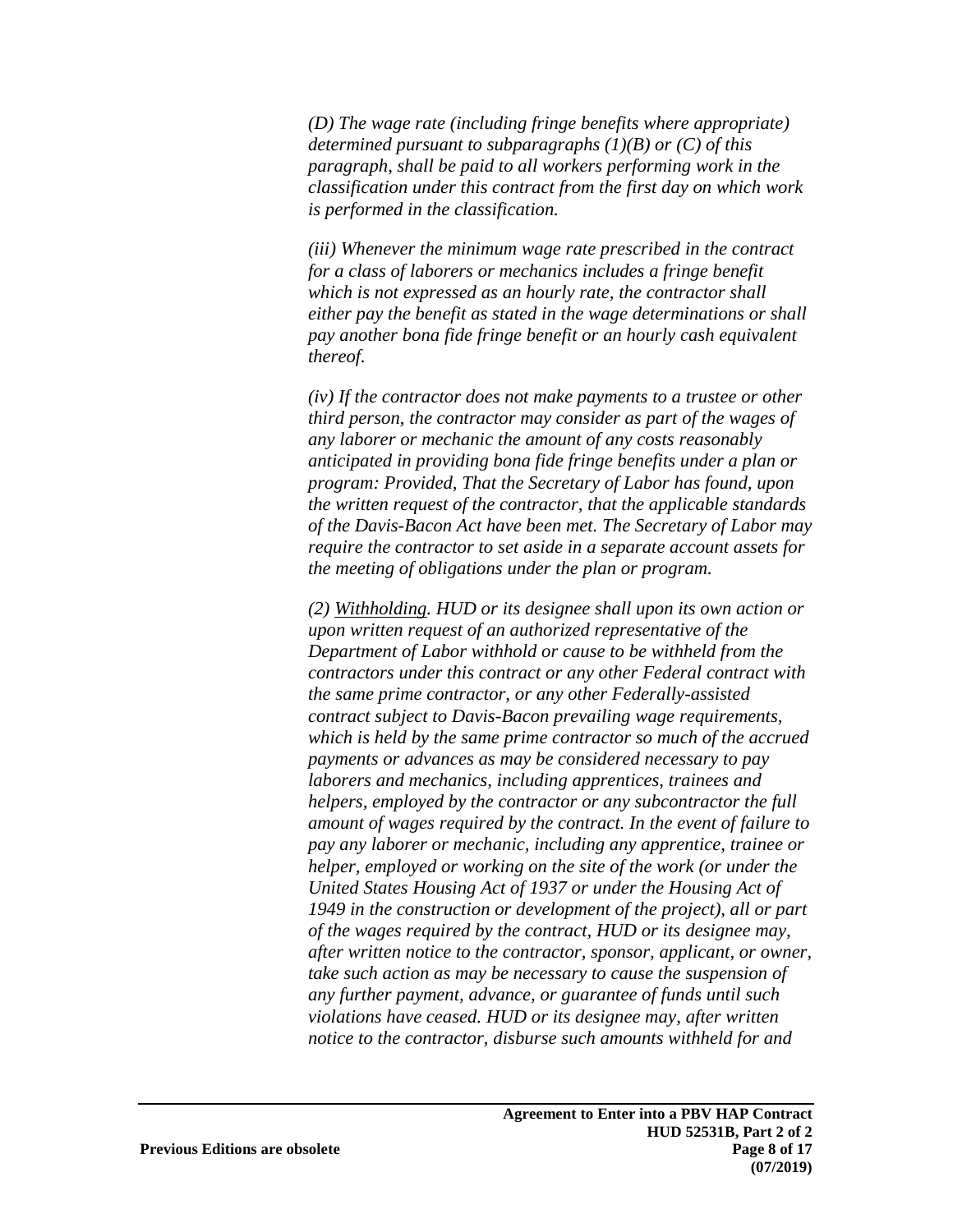*on account of the contractor or subcontractor to the respective employees to whom they are due.* 

*(3)(i) Payrolls and Basic Records. Payrolls and basic records relating thereto shall be maintained by the contractor during the course of the work and preserved for a period of three years thereafter for all laborers and mechanics working at the site of the work (or under the United States Housing Act of 1937, or under the Housing Act of 1949, in the construction or development of the project). Such records shall contain the name, address, and social security number of each such worker, his or her correct classification, hourly rates of wages paid (including rates of contributions or costs anticipated for bona fide fringe benefits or cash equivalents thereof of the types described in section l(b)(2)(B) of the Davis-Bacon Act), daily and weekly number of hours worked, deductions made and actual wages paid. Whenever the Secretary of Labor has found under 29 CFR 5.5 (a)(1)(iv) that the wages of any laborer or mechanic include the amount of any costs reasonably anticipated in providing benefits under a plan or program described in section l(b)(2)(B) of the Davis-Bacon Act, the contractor shall maintain records which show that the commitment to provide such benefits is enforceable, that the plan or program is financially responsible, and that the plan or program has been communicated in writing to the laborers or mechanics affected, and records which show the costs anticipated or the actual cost incurred in providing such benefits. Contractors employing apprentices or trainees under approved programs shall maintain written evidence of the registration of apprenticeship programs and certification of trainee programs, the registration of the apprentices and trainees, and the ratios and wage rates prescribed in the applicable programs.* 

*(ii)(A) The contractor shall submit weekly for each week in which any contract work is performed a copy of all payrolls to HUD the PHA. The payrolls submitted shall set out accurately and completely all of the information required to be maintained under 29 CFR 5.5(a)(3)(i), except that full social security numbers and home addresses shall not be included in weekly transmittals. Instead the payrolls shall only need to include an individually identifying number for each employee (e.g. the last four digits of the employee's social security number). The required weekly payroll information may be submitted in any form desired. Optional Form WH–347 is available for this purpose from the Wage and HourDivision Web site at: http://www.dol.gov/esa/whd/forms/wh347instr.htm or its successor*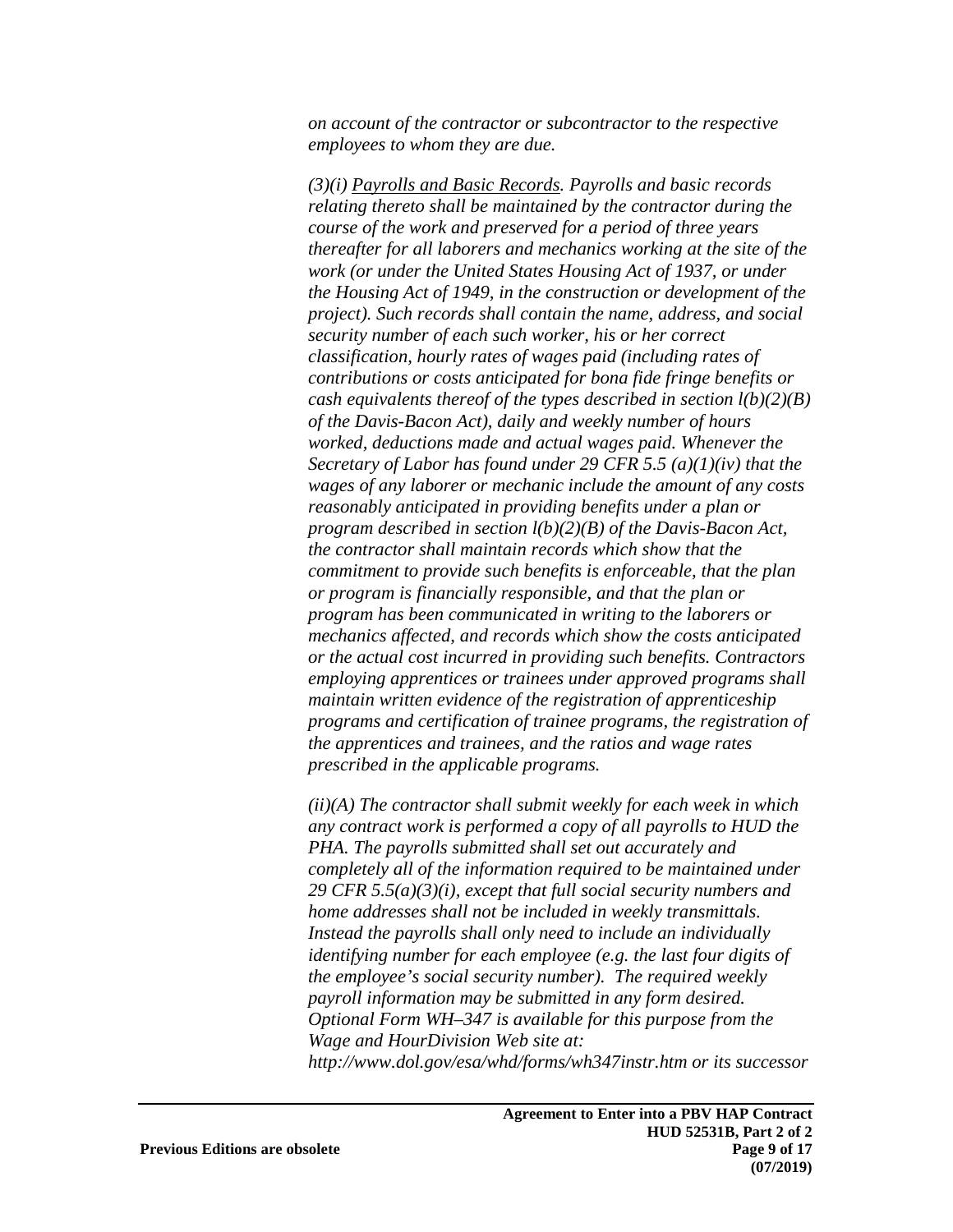*site. The prime contractor is responsible for the submission of copies of payrolls by all subcontractors. Contractors and subcontractors shall maintain the full social security number and current address of each covered worker, and shall provide them upon request to HUD or its designee if the agency is a party to the contract, but if the agency is not such a party, the contractor will submit them to the applicant, sponsor, or owner, as the case may be, for transmission to HUD, the contractor, or the Wage and Hour Division of the Department of Labor for purposes of an investigation or audit of compliance with prevailing wage requirements. It is not a violation of this section for a prime contractor to require a subcontractor to provide addresses and social security numbers to the prime contractor for its own records, without weekly submission to the sponsoring government agency (or the applicant, sponsor, or owner).* 

*(B) Each payroll submitted shall be accompanied by a "Statement of Compliance," signed by the contractor or subcontractor or his or her agent who pays or supervises the payment of the persons employed under the contract and shall certify the following:* 

*(1) That the payroll for the payroll period contains the information required to be provided under 29 CFR 5.5(a)(3)(ii), the appropriate information is being maintained under 29 CFR 5.5 (a)(3)(i) and that such information is correct and complete;* 

*(2) That each laborer or mechanic (including each helper, apprentice, and trainee) employed on the contract during the payroll period has been paid the full weekly wages earned, without rebate, either directly or indirectly, and that no deductions have been made either directly or indirectly from the full wages earned, other than permissible deductions as set forth in 29 CFR part 3;* 

*(3) That each laborer or mechanic has been paid not less than the applicable wage rates and fringe benefits or cash equivalents for the classification of work performed, as specified in the applicable wage determination incorporated into the contract.* 

*(C) The weekly submission of a properly executed certification set forth on the reverse side of Optional Form WH-347 shall satisfy the requirement for submission of the "Statement of Compliance" required by paragraph (a)(3)(ii)(B) of this section.* 

*(D) The falsification of any of the above certifications may subject the contractor or subcontractor to civil or criminal prosecution*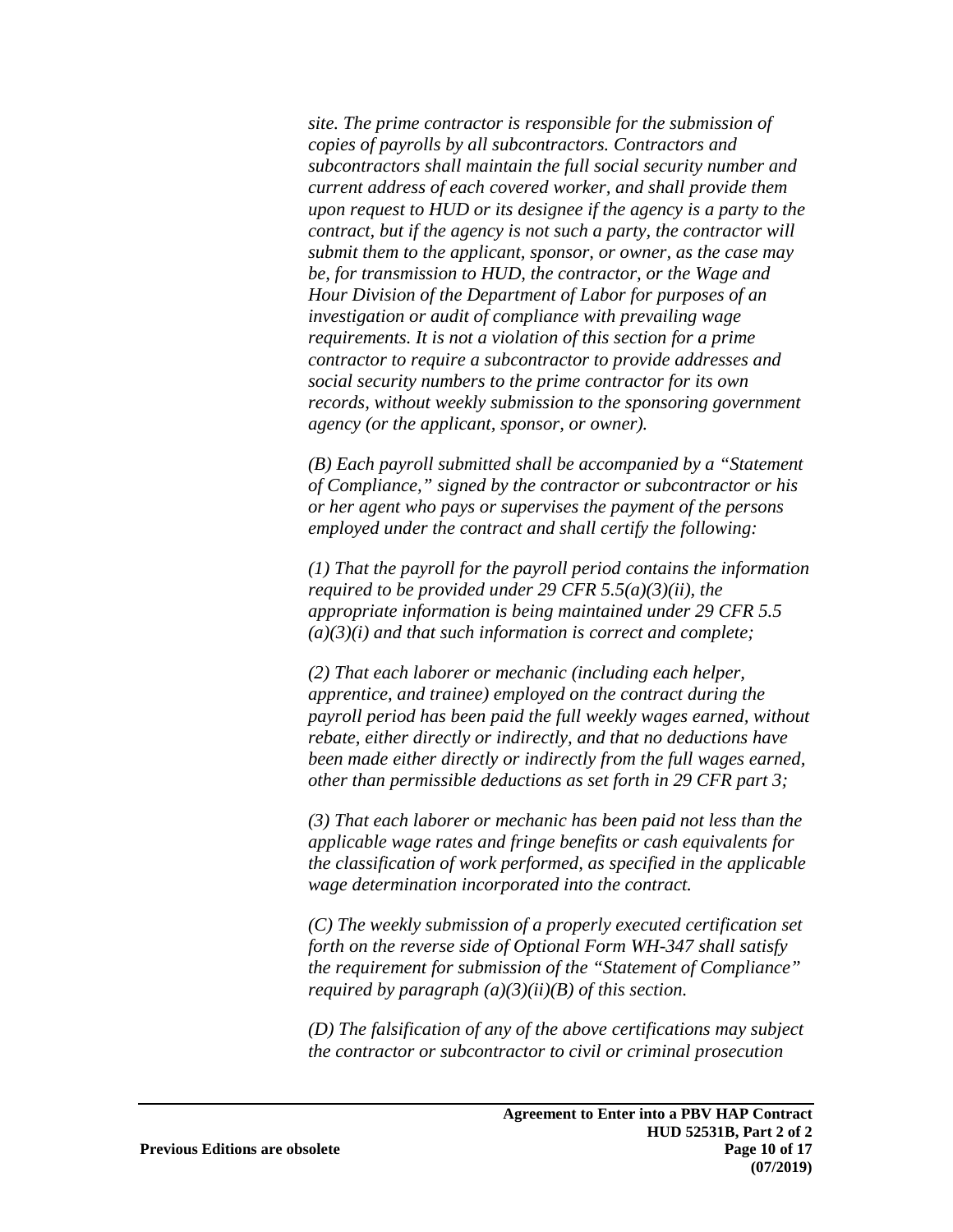*under section 1001 of Title 18 and section 231 of Title 31 of the United States Code.* 

*(iii) The contractor or subcontractor shall make the records required under paragraph (a)(3)(i) of this section available for inspection, copying, or transcription by authorized representatives of HUD or its designee or the Department of Labor, and shall permit such representatives to interview employees during working hours on the job. If the contractor or subcontractor fails to submit the required records or to make them available, HUD or its designee may, after written notice to the contractor, sponsor, applicant, or owner, take such action as may be necessary to cause the suspension of any further payment, advance, or guarantee of funds. Furthermore, failure to submit the required records upon request or to make such records available may be grounds for debarment action pursuant to 29 CFR 5.12.* 

*(4) Apprentices and Trainees.(i) Apprentices. Apprentices will be permitted to work at less than the predetermined rate for the work they performed when they are employed pursuant to and individually registered in a bona fide apprenticeship program registered with the U.S. Department of Labor, Employment and Training Administration, Office of Apprenticeship Training,Employer and Labor Services, or with a State Apprenticeship Agency recognized by the Office, or if a person is employed in his or her first 90 days of probationary employment as an apprentice in such an apprenticeship program, who is not individually registered in the program, but who has been certified by the Office of Apprenticeship Training, Employer and Labor Services, or a State Apprenticeship Agency (where appropriate) to be eligible for probationary employment as an apprentice. The allowable ratio of apprentices to journeymen on the job site in any craft classification shall not be greater than the ratio permitted to the contractor as to the entire work force under the registered program. Any worker listed on a payroll at an apprentice wage rate, who is not registered or otherwise employed as stated above, shall be paid not less than the applicable wage rate on the wage determination for the classification of work actually performed. In addition, any apprentice performing work on the job site in excess of the ratio permitted under the registered program shall be paid not less than the applicable wage rate on the wage determination for the work actually performed. Where a contractor is performing construction on a project in a locality other than that in which its program is registered, the ratios and wage rates (expressed in percentages of the journeyman's hourly rate) specified in the*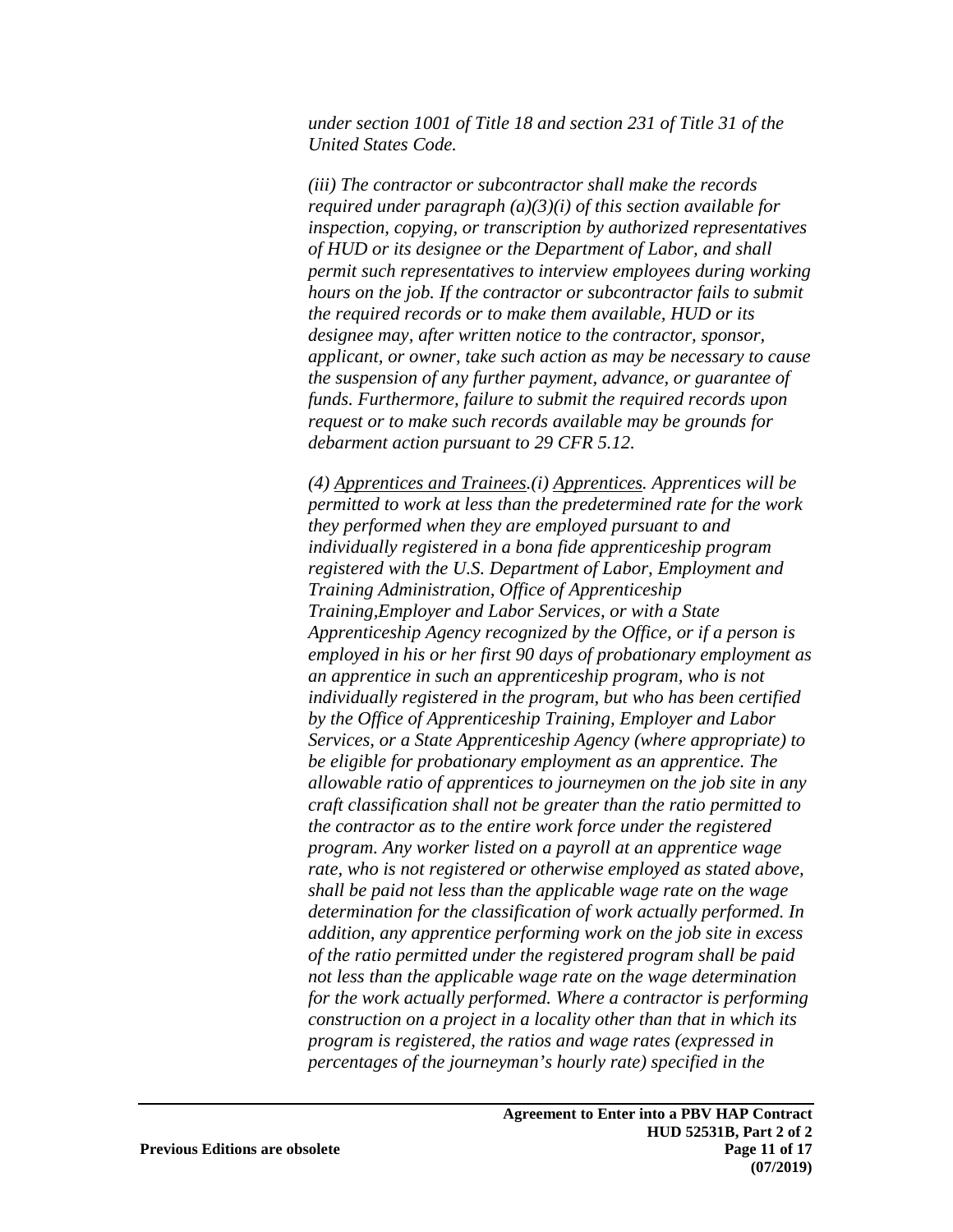*contractor's or subcontractor's registered program shall be observed. Every apprentice must be paid at not less than the rate specified in the registered program for the apprentice's level of progress, expressed as a percentage of the journeymen hourly rate specified in the applicable wage determination. Apprentices shall be paid fringe benefits in accordance with the provisions of the apprenticeship program. If the apprenticeship program does not specify fringe benefits, apprentices must be paid the full amount of fringe benefits listed on the wage determination for the applicable classification. If the Administrator determines that a different practice prevails for the applicable apprentice classification, fringes shall be paid in accordance with that determination. In the event the Office of Apprenticeship Training,Employee and Labor Services, or a State Apprenticeship Agency recognized by the Office, withdraws approval of an apprenticeship program, the contractor will no longer be permitted to utilize apprentices at less than the applicable predetermined rate for the work performed until an acceptable program is approved.* 

*(ii) Trainees. Except as provided in 29 CFR 5.16, trainees will not be permitted to work at less than the predetermined rate for the work performed unless they are employed pursuant to and individually registered in a program which has received prior approval, evidenced by formal certification by the U.S. Department of Labor, Employment and Training Administration. The ratio of trainees to journeymen on the job site shall not be greater than permitted under the plan approved by the Employment and Training Administration. Every trainee must be paid at not less than the rate specified in the approved program for the trainee's level of progress, expressed as a percentage of the journeyman hourly rate specified in the applicable wage determination. Trainees shall be paid fringe benefits in accordance with the provisions of the trainee program. If the trainee program does not mention fringe benefits, trainees shall be paid the full amount of fringe benefits listed on the wage determination unless the Administrator of the Wage and Hour Division determines that there is an apprenticeship program associated with the corresponding journeyman wage rate on the wage determination which provides for less than full fringe benefits for apprentices. Any employee listed on the payroll at a trainee rate who is not registered and participating in a training plan approved by the Employment and Training Administration shall be paid not less than the applicable wage rate on the wage determination for the classification of work actually performed. In addition, any trainee performing work on the job site in excess of the ratio permitted*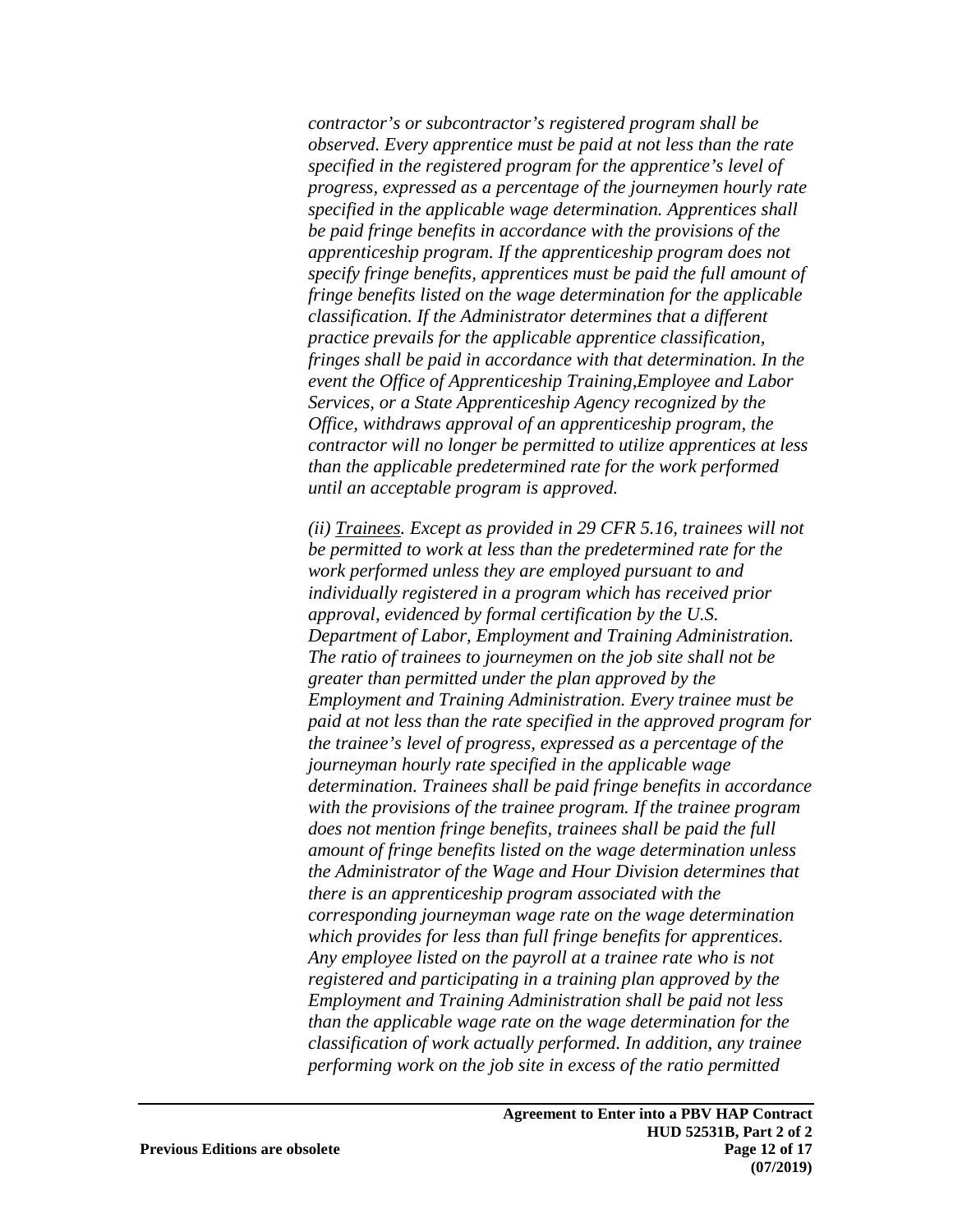*under the registered program shall be paid not less than the applicable wage rate on the wage determination for the work actually performed. In the event the Employment and Training Administration withdraws approval of a training program, the contractor will no longer be permitted to utilize trainees at less than the applicable predetermined rate for the work performed until an acceptable program is approved.* 

*(iii) Equal Employment Opportunity. The utilization of apprentices, trainees and journeymen under this part shall be in conformity with the equal employment opportunity requirements of Executive Order 11246, as amended, and 29 CFR part 30.* 

*(5) Compliance with Copeland Act Requirements. The contractor shall comply with the requirements of 29 CFR part 3 which are incorporated by reference in this Agreement.* 

*(6) Subcontracts. The contractor or subcontractor will insert in any subcontracts the clauses contained in section 2.4(a)(1) through (11) and such other clauses as HUD or its designee may by appropriate instructions require, and also a clause requiring the subcontractors to include these clauses in any lower tier subcontracts. The prime contractor shall be responsible for the compliance by any subcontractor or lower tier subcontractor with all the contract clauses in this section 2.4(a).* 

*(7) Contract Terminations; Debarment. A breach of the contract clauses in 29 CFR 5.5 may be grounds for termination of the contract, and for debarment as a contractor and a subcontractor as provided in 29 CFR 5.12.* 

*(8) Compliance with Davis-Bacon and Related Act Requirements. All rulings and interpretations of the Davis-Bacon and related Acts contained in 29 CFR parts 1, 3, and 5 are herein incorporated by reference in this contract.* 

*(9) Disputes Concerning Labor Standards. Disputes arising out of the labor standards provisions of this contract shall not be subject to the general disputes clause of this contract. Such disputes shall be resolved in accordance with the procedures of the Department of Labor set forth in 29 CFR parts 5, 6, and 7. Disputes within the meaning of this clause include disputes between the contractor (or any of its subcontractors) and the PHA, HUD, the U. S. Department of Labor, or the employees or their representatives.*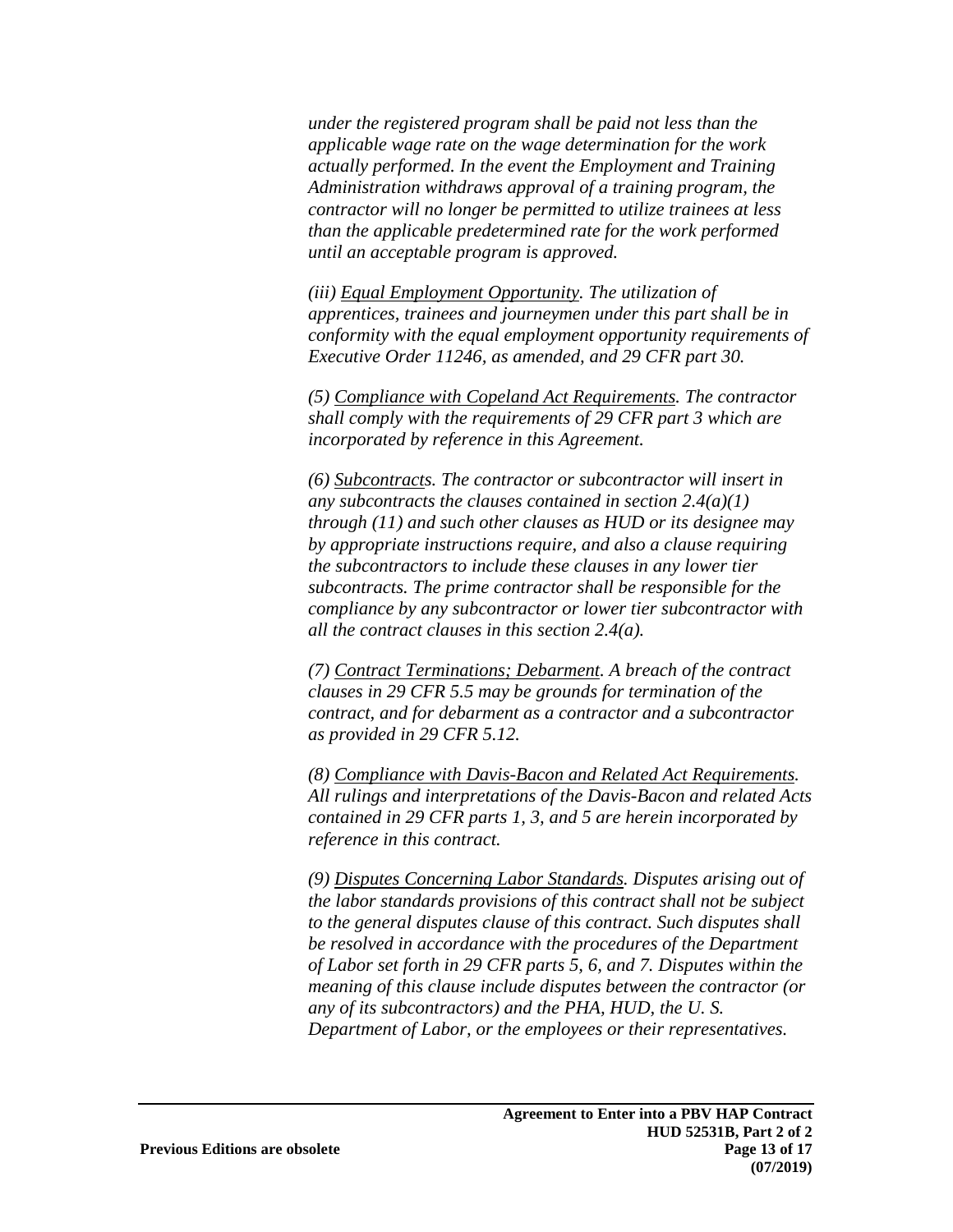*(10) Certification of Eligibility. (i) By entering into this Agreement, the contractor certifies that neither it (nor he or she) nor any person or firm who has an interest in the contractor's firm is a person or firm ineligible to be awarded Government contracts by virtue of section 3(a) of the Davis-Bacon Act or 29 CFR 5.12(a)(1) or to be awarded HUD contracts or participate in HUD programs pursuant to 24 CFR part 24.* 

*(ii) No part of this Agreement shall be subcontracted to any person or firm ineligible for award of a Government contract by virtue of section 3(a) of the Davis-Bacon Act or 29 CFR 5.12(a)(1) or to be awarded HUD contracts or participate in HUD programs pursuant to 24 CFR part 24.* 

*(iii) The penalty for making false statements is prescribed in the U.S. Criminal Code, 18 U.S.C. 1001. Additionally, U.S. Criminal Code, section 1010, Title 18, U.S.C., "Federal Housing Administration transactions, provides in part: "Whoever, for the purpose of ...influencing in any way the action of such Administration...makes, utters or publishes any statement, knowing the same to be false... shall be fined not more than \$5,000 or imprisoned not more than two years, or both."* 

*11. Complaints, Proceedings, or Testimony by Employees. No laborer or mechanic to whom the wage, salary, or other labor standards provisions of this Agreement are applicable shall be discharged or in any other manner discriminated against by the Contractor or any subcontractor because such employee has filed any complaint or instituted or caused to be instituted any proceeding or has testified or is about to testify in any proceeding under or relating to the labor standards applicable under this Agreement to his employer.* 

*(b) Contract Work Hours and Safety Standards Act. The provisions of this paragraph (b) are applicable only where the amount of the prime contract exceeds \$100,000. As used in this paragraph, the terms "laborers" and "mechanics" include watchmen and guards.* 

*(1) Overtime Requirements. No contractor or subcontractor contracting for any part of the contract work which may require or involve the employment of laborers or mechanics shall require or permit any such laborer or mechanic in any workweek in which he or she is employed on such work to work in excess of forty hours in such workweek unless such laborer or mechanic receives compensation at a rate not less than one and one-half times the*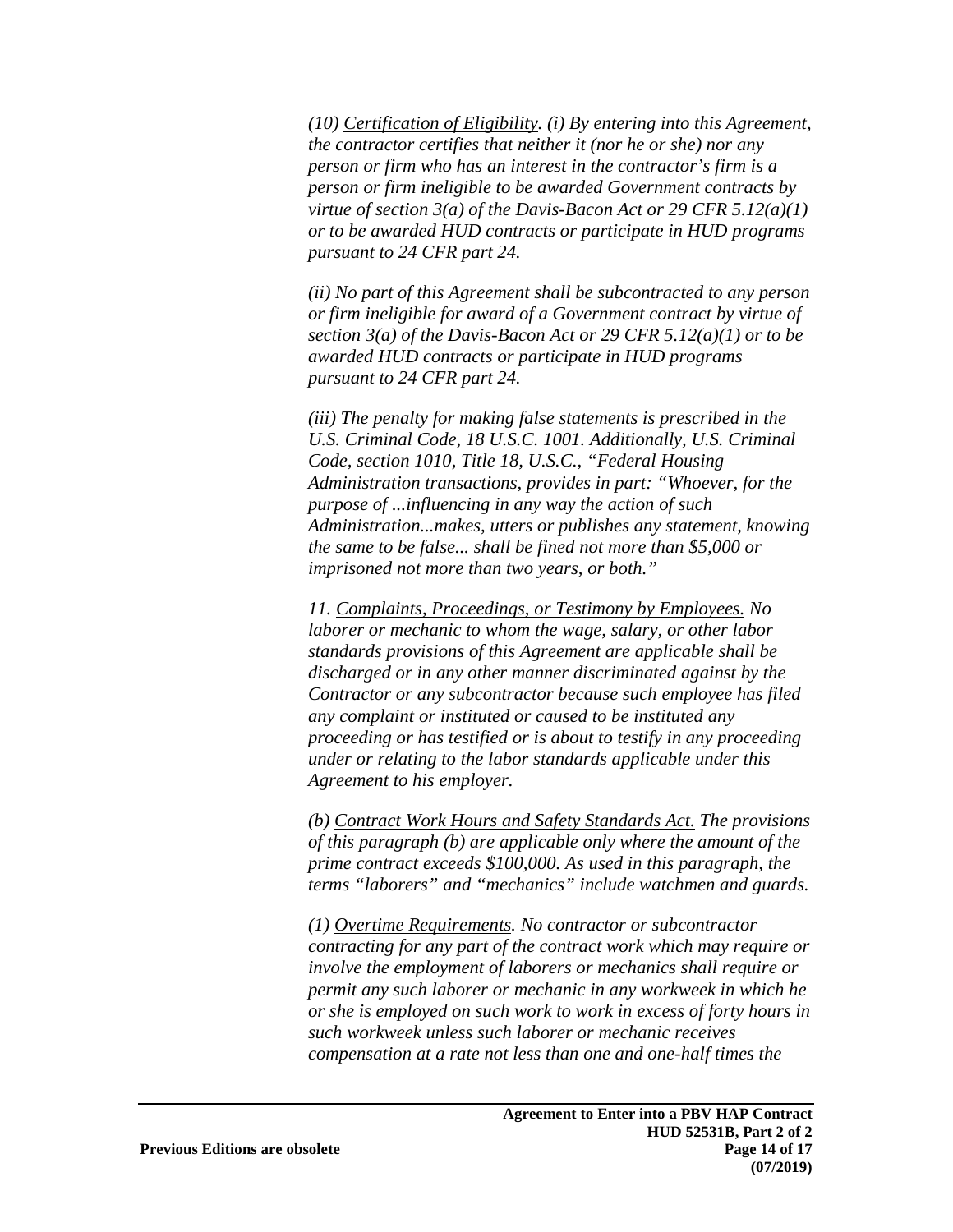*basic rate of pay for all hours worked in excess of forty hours in such workweek.* 

*(2) Violation; Liability for Unpaid Wages; Liquidated Damages. In the event of any violation of the clause set forth in subparagraph (1) of this paragraph, the contractor and any subcontractor responsible therefore shall be liable for the unpaid wages. In addition, such contractor and subcontractor shall be liable to the United States (in the case of work done under contract for the District of Columbia or a territory, to such District or to such territory), for liquidated damages. Such liquidated damages shall be computed with respect to each individual laborer or mechanic, including watchmen and guards, employed in violation of the clause set forth in subparagraph (1) of this paragraph, in the sum of \$25 for each calendar day on which such individual was required or permitted to work in excess of the standard workweek of forty hours without payment of the overtime wages required by the clause set forth in subparagraph (1) of this paragraph.* 

*(3) Withholding for Unpaid Wages and Liquidated Damages. HUD or its designee shall upon its own action or upon written request of an authorized representative of the Department of Labor withhold or cause to be withheld, from any monies payable on account of work performed by the contractor or subcontractor under any such contract or any other Federal contract with the same prime contractor, or any other Federally-assisted contract subject to the Contract Work Hours and Safety Standards Act, which is held by the same prime contractor such sums as may be determined to be necessary to satisfy any liabilities of such contractor or subcontractor for unpaid wages and liquidated damages as provided in the clause set forth in subparagraph (2) of this paragraph.* 

*(4) Subcontractors. The contractor or subcontractor shall insert in any subcontracts the clauses set forth in subparagraph (1) through (4) of this paragraph and also a clause requiring the subcontractors to include these clauses in any lower tier subcontracts. The prime contractor shall be responsible for compliance by any subcontractor or lower tier subcontractor with the clauses set forth in subparagraphs (1) through (4) of this paragraph.* 

*(c) Health and Safety. The provisions of this paragraph (c) are applicable only where the amount of the prime contract exceeds \$100,000.*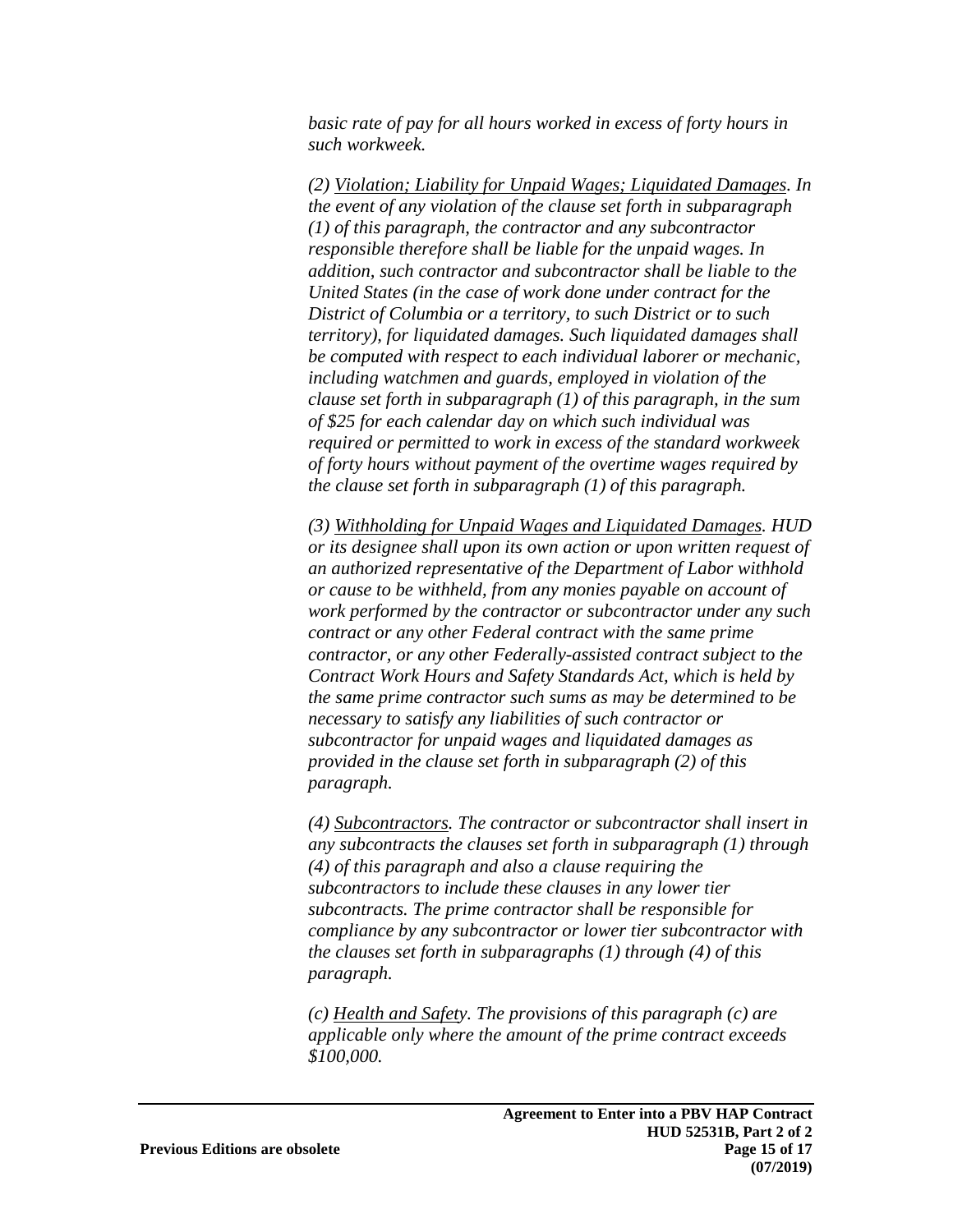- *(1) No laborer or mechanic shall be required to work in surroundings or under working conditions which are unsanitary, hazardous or dangerous to his health and safety as established under construction safety and health standards promulgated by the Secretary of Labor by regulation.*
- *(2) The contractor shall comply with all regulations issue by the Secretary of Labor pursuant to Title 29 part 1926 and failure to comply may result in imposition of sanctions pursuant to the Contract Work Hours and Safety Standards Act, 40 USC 3701 et seq.*
- *(3) The contractor shall include the provisions of this paragraph in every subcontract so that such provisions will be binding on each subcontractor. The contractor shall take such action with respect to any subcontract as the Secretary of Housing and Urban Development or the Secretary of Labor shall direct as a means of enforcing such provisions.*
- **2.5 Reserved**
- **2.6 Reserved**
- **2.7 Reserved**

## **2.8 Wage and Claims Adjustments**

The owner shall be responsible for the correction of all violations under section 2.4, including violations committed by other contractors. In cases where there is evidence of underpayment of salaries or wages to any laborers or mechanics (including apprentices and trainees) by the owner or other contractor or a failure by the owner or other contractor to submit payrolls and related reports, the owner shall be required to place an amount in escrow, as determined by HUD sufficient to pay persons employed on the work covered by the Agreement the difference between the salaries or wages actually paid such employees for the total number of hours worked and the full amount of wages required under this Agreement, as well as an amount determined by HUD to be sufficient to satisfy any liability of the owner or other contractor for liquidated damages pursuant to section 2.4. The amounts withheld may be disbursed by HUD for and on account of the owner or other contractor to the respective employees to whom they are due, and to the Federal Government in satisfaction of liquidated damages under section 2.4.